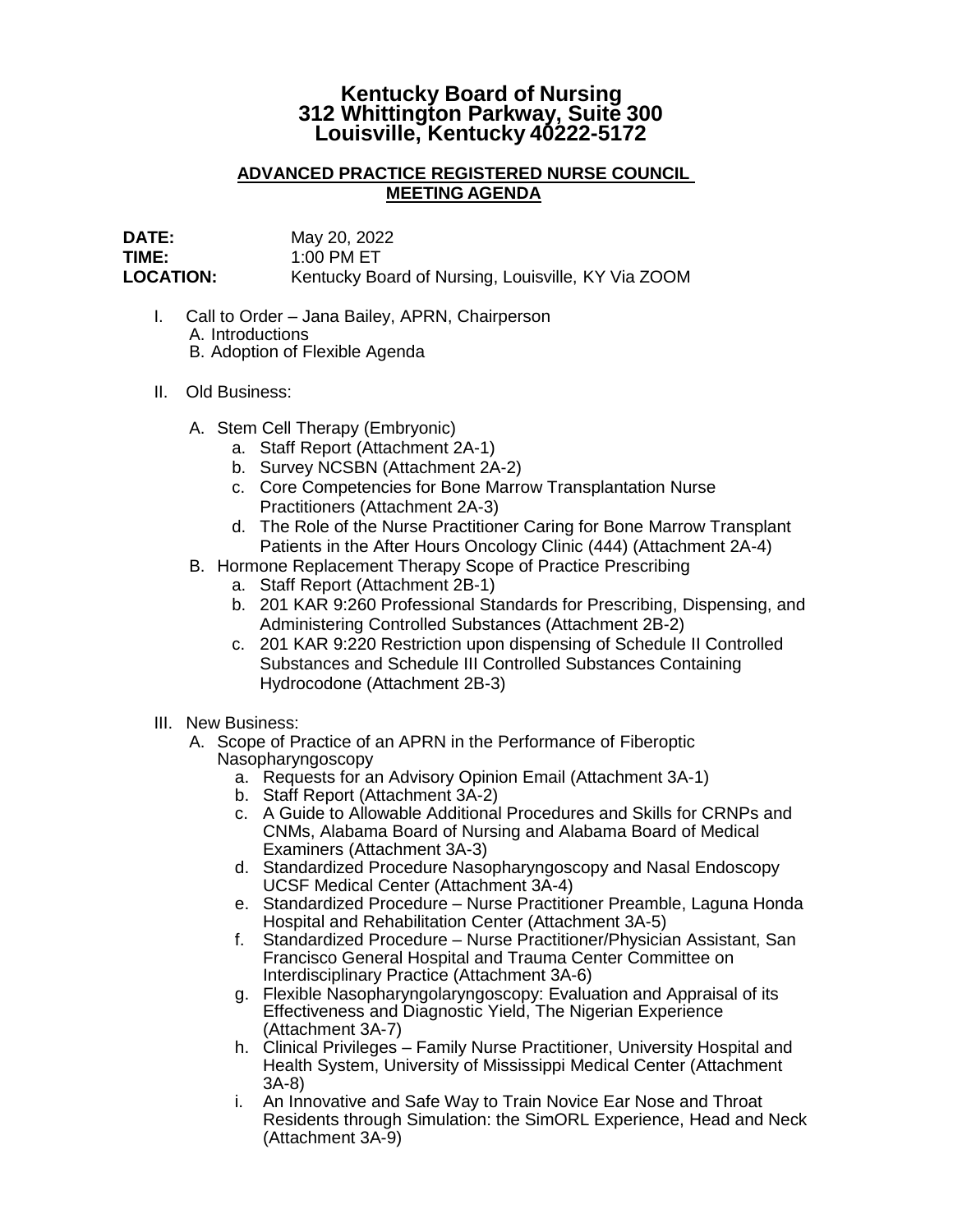- B. Scope of Practice in Hemorrhoid Banding
	- a. Request for an Advisory Opinion (Attachment 3B-1)
	- b. Staff Report (Attachment 3B-2)
	- c. Survey NCSBN (Attachment 3B-3)
	- d. Hemorrhoid Treatment in the Outpatient Gastroenterology Practice Using the O'Regan Disposable Hemorrhoid Banding System is Safe and Effective, *The Journal of Medicine* (Attachment 3B-4)
	- e. UCSF Medical Center, Standardized Procedure, Rubber Band Ligation for Hemorrhoids (Adult, Peds) (Attachment 3B-5)
	- f. Perspectives in Clinical Gastroenterology and Hepatology, The Evaluation and Treatment of Hemorrhoids: A Guide for the Gastroenterologist, *Clinical Gastroenterology and Hepatology* (Attachment 3B-6)
	- g. Hemorrhoidal Banding and Anesthesia Partnerships as Ancillary Services, *Gastroenterology & Hepatology* (Attachment 3B-7)
	- h. *Haemorrhoids:* An Update on Management, *Therapeutic Advances in Chronic Disease* (Attachment 3B-8)
	- i. Rubber Band Ligation of Hemorrhoids: A Guide for Complications, World Journal of Gastrointestinal Surgery (Attachment 3B-9)
	- j. The American Society of Colon and Rectal Surgeons Clinical Practice Guidelines for the Management of Hemorrhoids, *Diseases of the Colon & Rectum* (Attachment 3B-10)
- C. AOs Not Yet Incorporated within an AOS
	- a. Staff Report (Attachment 3C-1)
	- b. Scope of Practice for APRNs in the Performance of X-Ray Procedures and Operating Mobile X-Ray Equipment (January 2017 Practice Committee Meeting Report) (Attachment 3C-2)
		- 1. The ASRT Practice Standards for Medical Imaging and Radiation Therapy (Attachment 3C-3)
		- 2. Rules and Regulations Relating to Roles of Nonphysician Providers in Radiology Practices (Attachment 3C-4)
	- c. Scope of Practice of APRNs in the Performance of Diagnostic and Therapeutic Bronchoscopy (June 2017 APRN Council Meeting Report) (Attachment 3C-5)
		- 1. Training of Adult Bronchoscopy: Current State and Future Prospects, *Journal of Lung, Pulmonary & Respiratory Research,* 2015 (Attachment 3C-6)
		- 2. Flexible Bronchoscopy Education Project Training Manual for Students (Attachment 3C-7)
	- d. APRN Scope of Practice in the Utilization of Fluoroscopy for the Performance of Fluoroscopic-Guided Procedures (October 2015 APRN Council Meeting Report) (Attachment 3C-8)
		- 1. Iowa Board of Nursing IAC 655-7 (Attachment 3C-9)
		- 2. North Dakota Board of Nursing and North Dakota Medical Imaging and Radiation Therapy Board Joint Position Statement (Attachment 3C-10)
		- 3. Fluoroscopy Training, Credentialing, and Privileging, Wisely (Attachment 3C-11)
	- e. Scope of Practice in the Use of Acupuncture by APRNs (June 2016 APRN Council Meeting Report) (Attachment 3C-12)
		- 1. KRS 311.674 Licensure as an Acupuncturist (Attachment 3C-13)
		- 2. Washington State Board of Nursing Advisory Opinion Medical Acupuncture: Scope of Practice for APRNs (Attachment 3C-14)
		- 3. Arizona State Board of Nursing Advisory Opinion Acupuncture Procedures Performed by APRNs (Attachment 3C-15)
		- 4. The Regulation of the Practice of Acupuncture Physicians in the United States, *Medical Acupuncture Service*, 2017 (Attachment 3C-16)
	- f. Scope of Practice in the Use of Dry Needling by APRNs